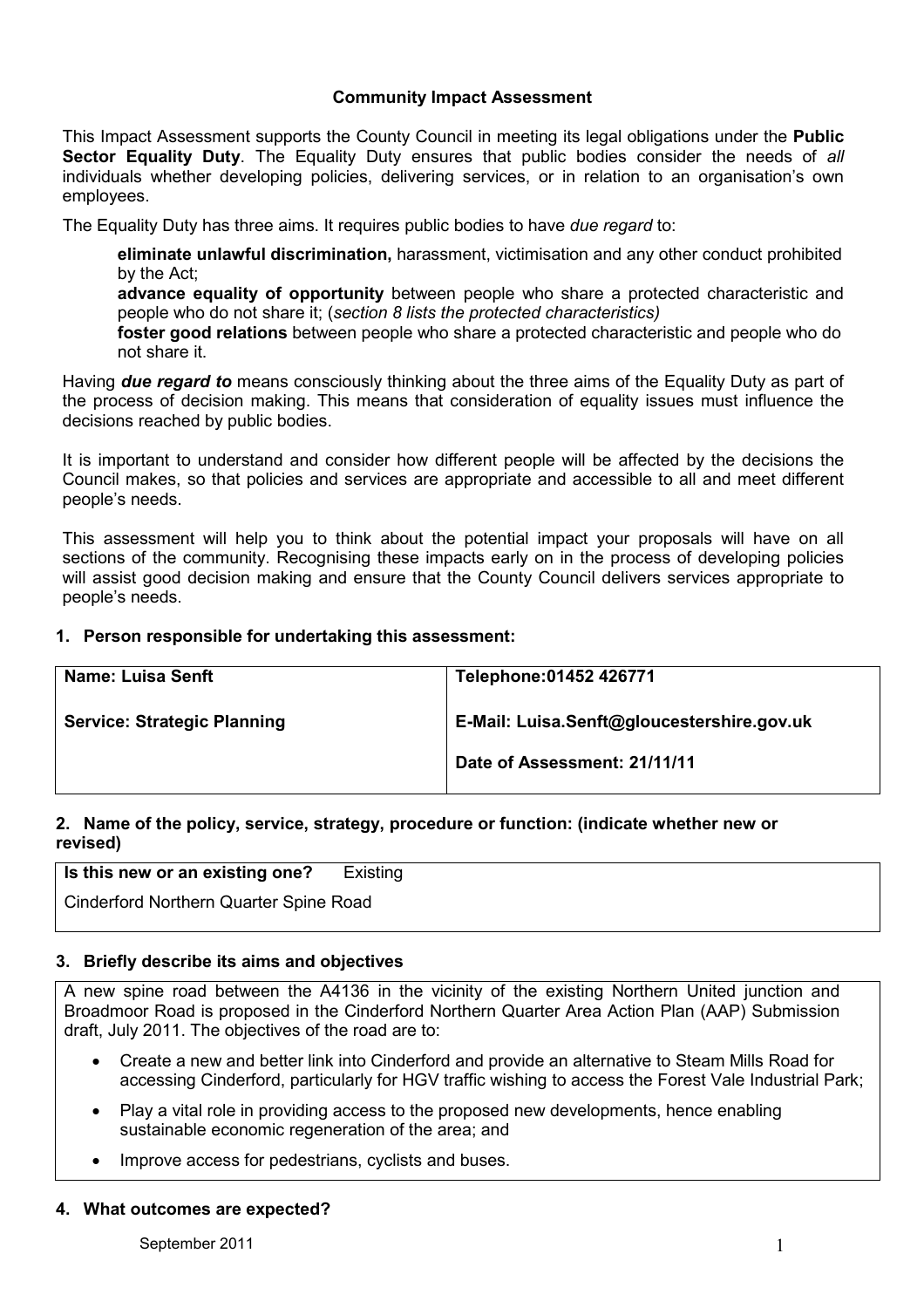A mixed use development is proposed in the Northern Quarter, including housing, employment, tourism facilities and a site for an educational facility. A potential occupant for this is Gloucestershire College, Royal Forest of Dean Campus. The new road will unlock this development opportunity, providing access to new employment and educational facilities. It will therefore benefit the people living in, working in or visiting Cinderford and the surrounding area.

## 5. Provide Details of Consultation and evidence of the outcome/s of this

GCC commits to the development of transport infrastructure & services in the Northern Quarter in Cinderford in Gloucestershire's third Local Transport Plan (LTP3). LTP3 was widely consulted on between November 2009 and February 2010 and July and October 2010. Main consultees were stakeholders as well as the general public.LTP3 is a high level strategic documents and the Cinderford Northern Quarter Spine Road is not specifically mentioned in the LTP3 consultation reports. A detailed Equality Impact Assessment was undertaken for LTP3 which can be downloaded here: http://www.gloucestershire.gov.uk/index.cfm?articleid=102114.

The Cinderford Northern Quarter AAP Submission draft - July 2011 was consulted on by Forest of Dean District Council from 27 April 2011 to 8th June 2011 and was Examined in Public 18-20 October 2011. Detailed responses to the AAP consultation can be accessed here:

http://www.fdean.gov.uk/media/Assets/Cinderford-

Regeneration/documents/Cinderford\_consultation\_report\_25\_July\_2011.pdf, and here: http://www.fdean.gov.uk/media/Assets/Cinderford-

Regeneration/documents/Cinderford Area Action Plan Pre Submission Draft Summary of representations an d Council response.pdf. For further information, please contact the following address: e-mail

ldf@fdean.gov.uk, or telephone 01594 812645. Concerns about the spine road were raised, relating mainly to environmental issues, safety and congestion. A detailed response can be found in the links given above and the impacts the road will have on the environment as well as on safety and the surrounding road network will be addressed in the Environmental Impact Assessment and Transport Assessment before a planning application for the road is submitted.

# 6. Describe how this policy will impact on the Councils Duty to:

- Eliminate unlawful discrimination
- Advance equality of opportunity
- Foster good relations

The new road will have no impact on unlawful discrimination.

The new road will increase employment and educational opportunities in Cinderford and the surrounding areas and therefore increase equality of opportunity.

An extensive consultation exercise was undertaken by the Forest of Dean District Council, engaging the local community in the development of the proposals for the Northern Quarter.

### 7. Is this Policy affected by, or will it have an impact on other Meeting the Challenge proposals? Yes/No. (If yes please specify relevant project and indicate how it is affected.)

No

# 8. Could any particular group be affected differently in either a negative or a positive way?

|     | <b>Negative</b> | <b>Positive</b> | <b>Neutral</b> | <b>Evidence</b>                                                                                                                                                                                             |
|-----|-----------------|-----------------|----------------|-------------------------------------------------------------------------------------------------------------------------------------------------------------------------------------------------------------|
| Age |                 | X               |                | the northern quarter is successful in<br>attracting the college to the development, the<br>education opportunities for young people (as<br>well as for all other age groups) will improve<br>significantly. |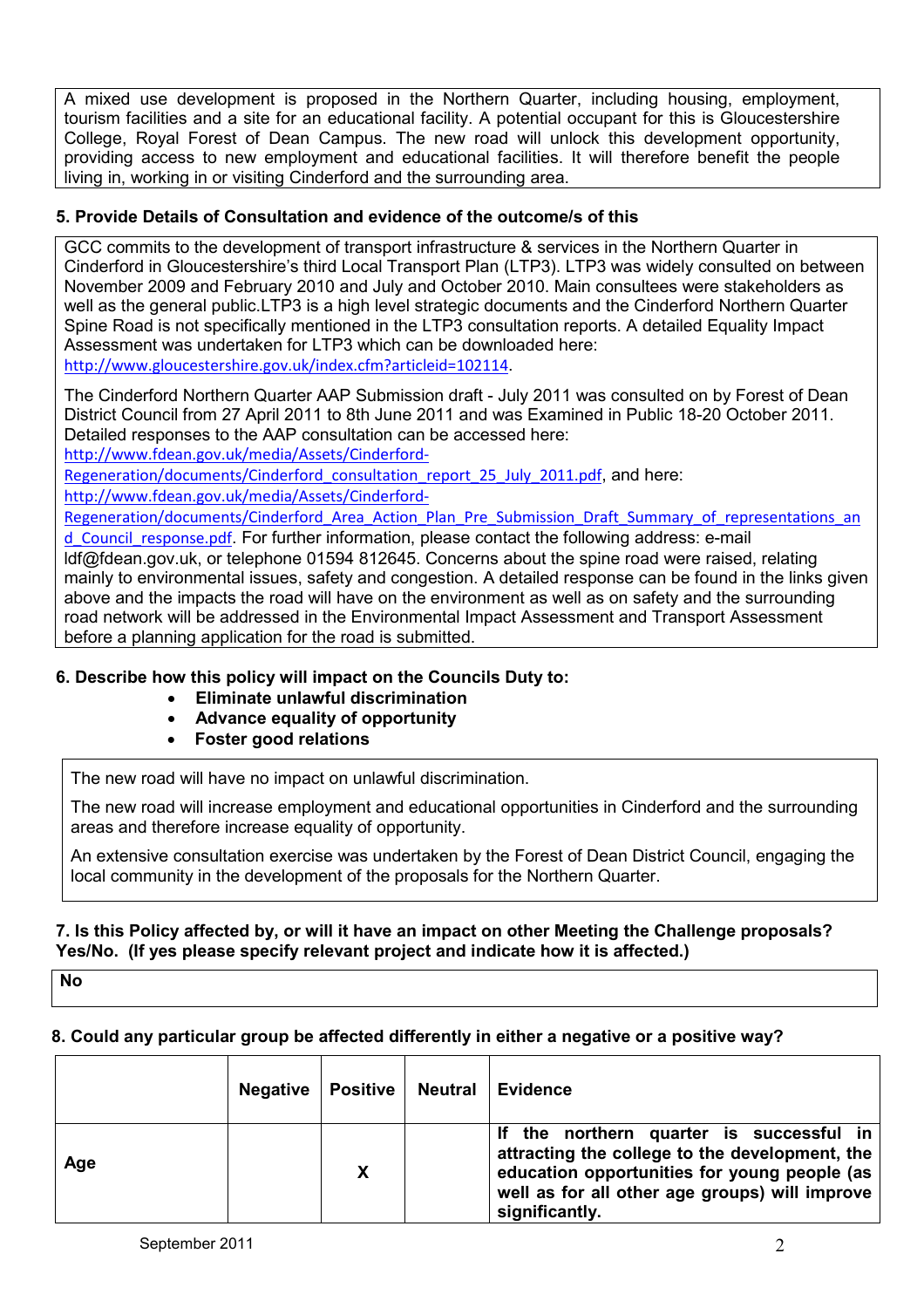| <b>Disability</b>                                                                                               |                                                                                                                                                                                         | $\mathsf{X}$                                                                                                                                                                                                                                                                                                                                                                                                                                            | The overall impact is neutral. However, there<br>will be a general benefit for the people living<br>in, working in or visiting Cinderford and the<br>surrounding area, including all group of<br>society.                                              |
|-----------------------------------------------------------------------------------------------------------------|-----------------------------------------------------------------------------------------------------------------------------------------------------------------------------------------|---------------------------------------------------------------------------------------------------------------------------------------------------------------------------------------------------------------------------------------------------------------------------------------------------------------------------------------------------------------------------------------------------------------------------------------------------------|--------------------------------------------------------------------------------------------------------------------------------------------------------------------------------------------------------------------------------------------------------|
| Gender                                                                                                          |                                                                                                                                                                                         | X                                                                                                                                                                                                                                                                                                                                                                                                                                                       | See above                                                                                                                                                                                                                                              |
| Pregnancy<br>and<br><b>Maternity</b>                                                                            |                                                                                                                                                                                         | X                                                                                                                                                                                                                                                                                                                                                                                                                                                       | See above                                                                                                                                                                                                                                              |
| Race (including<br><b>Gypsy &amp; Traveller)</b>                                                                |                                                                                                                                                                                         | X                                                                                                                                                                                                                                                                                                                                                                                                                                                       | See above                                                                                                                                                                                                                                              |
| <b>Religion or Belief</b>                                                                                       |                                                                                                                                                                                         | X                                                                                                                                                                                                                                                                                                                                                                                                                                                       | See above                                                                                                                                                                                                                                              |
| <b>Sexual Orientation</b>                                                                                       |                                                                                                                                                                                         | X                                                                                                                                                                                                                                                                                                                                                                                                                                                       | See above                                                                                                                                                                                                                                              |
| Marriage or Civil<br><b>Partnership</b>                                                                         |                                                                                                                                                                                         | X                                                                                                                                                                                                                                                                                                                                                                                                                                                       | See above                                                                                                                                                                                                                                              |
| <b>Transgender</b>                                                                                              |                                                                                                                                                                                         | X                                                                                                                                                                                                                                                                                                                                                                                                                                                       | See above                                                                                                                                                                                                                                              |
| Other groups: eg<br><b>Rural Isolation,</b><br>Long term<br>unemployed,<br><b>Health Inequality,</b><br>Carers. |                                                                                                                                                                                         | X                                                                                                                                                                                                                                                                                                                                                                                                                                                       | See above                                                                                                                                                                                                                                              |
| <b>Community</b><br><b>Cohesion</b><br>September 2011                                                           | which the proposed activity<br>community between those<br>who share a protected<br>do not, and how it would<br>promote good relations<br>between such groups.<br>$\bullet$<br>$\bullet$ | Provide details of any ways in<br>would promote equality in the<br>characteristic and those who<br>Is there equality<br>between those who<br>will and won't<br>benefit from the<br>proposal?<br>Are there strong<br>relationships<br>between groups<br>and communities in<br>the area affected<br>and will the<br>proposed action<br>promote positive<br>relationships?<br>Does the proposal<br>bring groups /<br>communities into<br>increased contact | educational<br><b>The</b><br>facility<br>proposed<br>and<br>employment, to which the road will provide<br>access, will benefit the whole community,<br>also providing a new space for people of the<br>community to meet each other.<br>$\overline{3}$ |